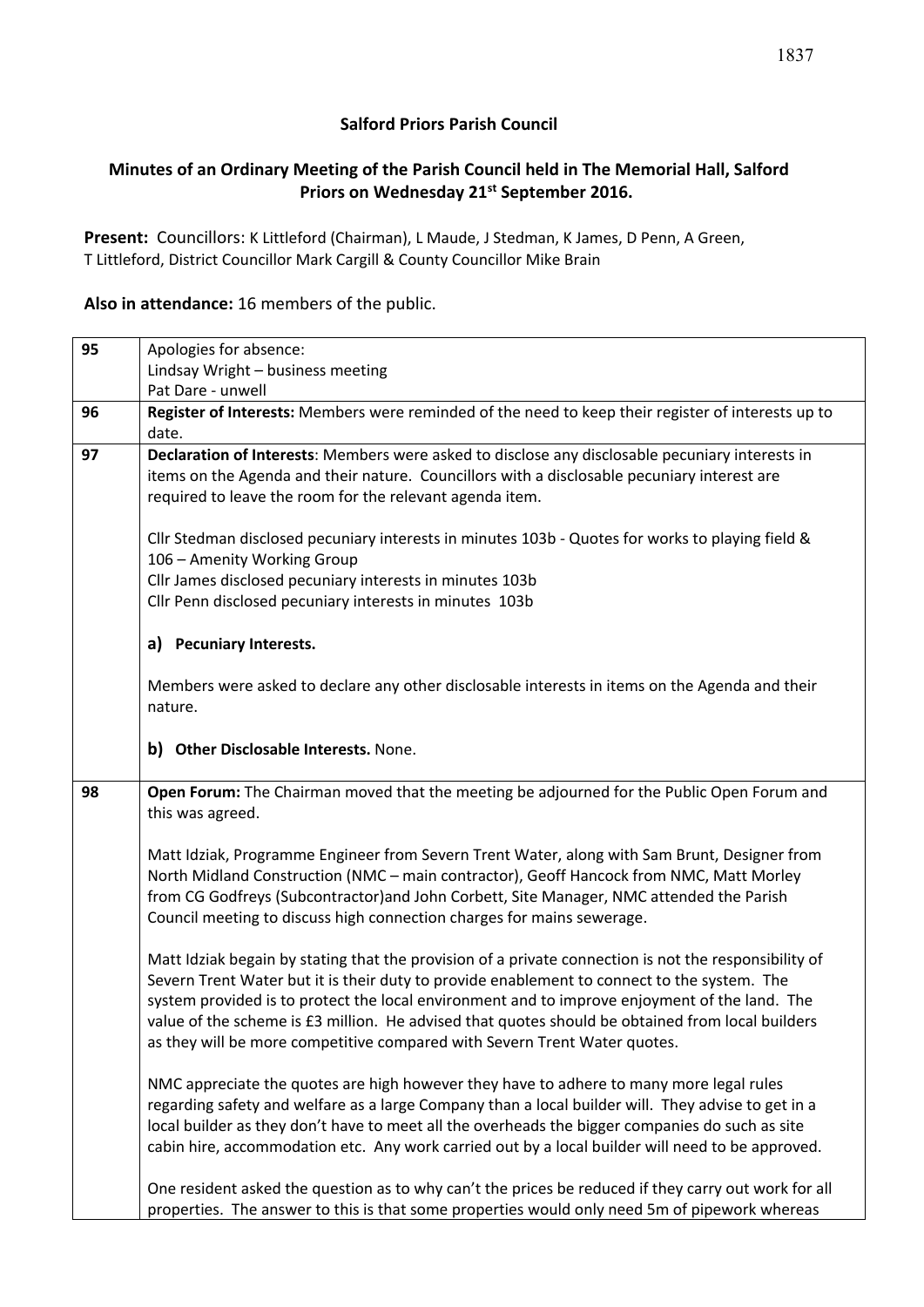some may need 20m. NMC are happy to come and discuss with a local builder the works required to be carried out.

The cut off date for acceptance of the quotes is 30<sup>th</sup> Sept, however some people have been on holiday or not yet received a quote. The reason for the deadline is that the connection chambers have to be ordered and they take some time to be built. It was stated that whilst properties do not have to be connected it will be much more expensive at a later date. Matt Idziak said that Severn Trent Water would look at each individual case.

A resident pointed out that Severn Trent Water are investing a lot of money in this with the possibility of no one taking the offer up. Some of the properties have been identified as polluting the local environment and may be liable for fines if they do not connect to the system. It was suggested that the residents are advised which properties are causing pollution to enable them to make an informed decision.

It was requested that pots be placed at each property boundary and for residents to be given a longer time to connect. The reason for the pots being placed is that a decision could be made further down the line without the costs being extortionate.

Matt Idziak agreed that he would refer higher up the chain and come back with a definitive answer by the end of the week/beginning of next week for the timeframe to be extended and for pots to be placed at the boundary of every property.

Residents were requested to send an email to the Clerk in order for her to forward the comments from Severn Trent Water on.

The gentlemen were thanked for their time and the meeting progressed.

A resident speaking on behalf of SPAGE informed the Parish Council that they would be presenting a petition tomorrow at Shire Hall with over 1,000 signatures collected. She asked if any of the Councillors would like to attend. The meeting is at 10am. Unfortunately the Councillors will be working and wished them well.

**a) Have your say.** No under 18s were present.

## **b) County Council Member's Report –**

District Councillor Mark Cargill and County Councillor Mike Brain confirmed they will meet the residents at Shire Hall.

District Councillor Mark Cargill reported :

- that the District Council are currently holding a strategic review looking ahead to the next 15 years to see what housing needs there are etc. There has been a lot of response and feedback with local businesses and residents wanting to work together with Stratford District Council.
- The affordable homes initiative is proceeding quite well.
- With regards to S106 contributions he advised that the Parish Council might like to think what they would want to use the monies for. He suggested putting together a list of small scale schemes that the Parish Council would like money for in the region of £10-15,000.
- There is new planning legislation going through the Lords at present regarding Brownfield sites. They are looking to approve a "Permission in Principle" which would mean that developers could put in for planning permission without being specific about what for. This could lead to inappropriate development.
- He also advised on some planning terms to be used if rejecting an application.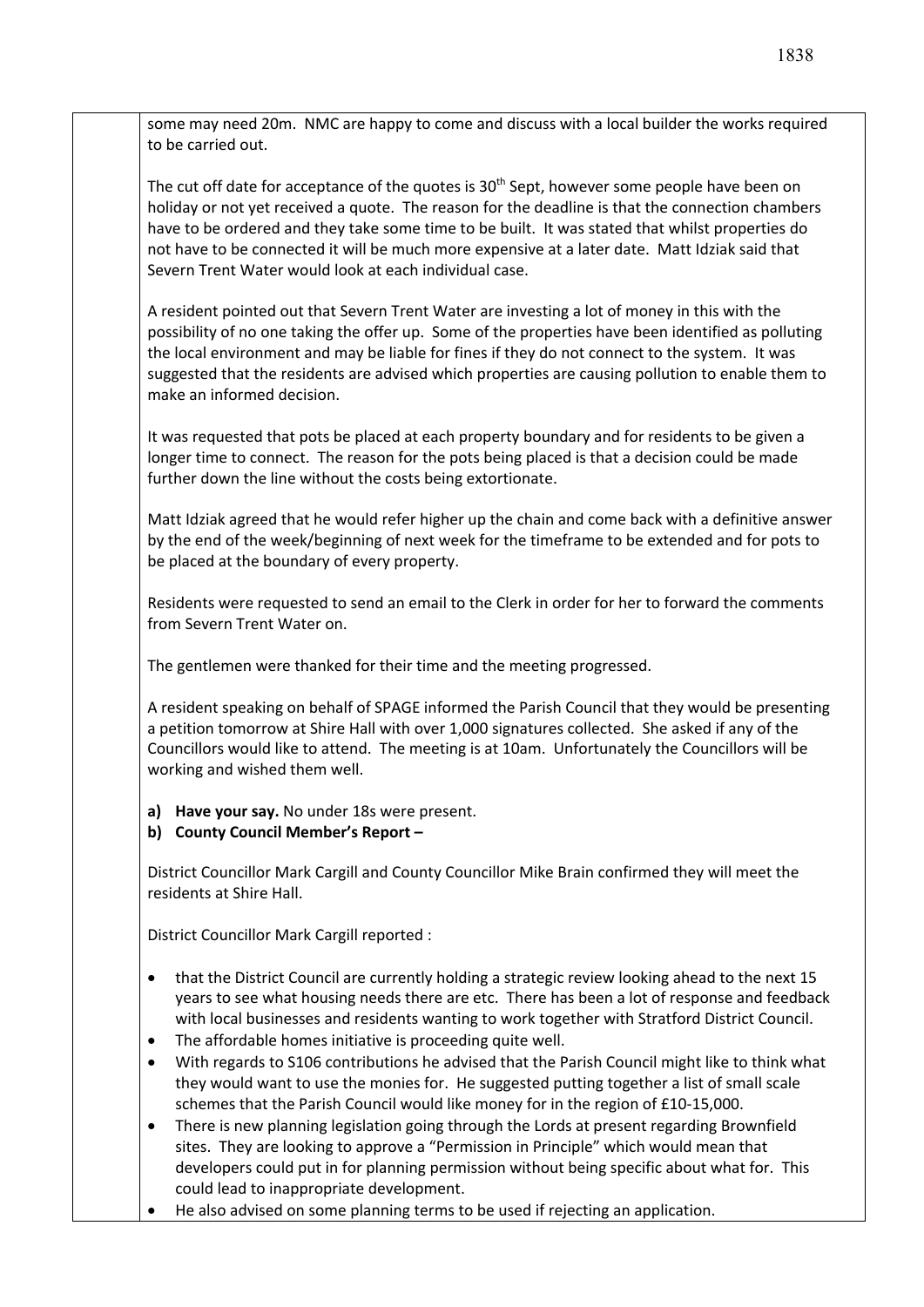|                                        | He is supporting the group SPAGE in their aims and has offered to speak to the Cabinet on 6 <sup>th</sup><br>$\bullet$<br>October.                                                             |  |  |  |
|----------------------------------------|------------------------------------------------------------------------------------------------------------------------------------------------------------------------------------------------|--|--|--|
|                                        | Regarding the speed awareness scheme he has proposed that a speed camera be bought and<br>$\bullet$                                                                                            |  |  |  |
|                                        | then the only cost is for calibration costs once a year. He will be moving this forward.                                                                                                       |  |  |  |
|                                        | The Chairman closed the adjournment at 8pm                                                                                                                                                     |  |  |  |
| 99                                     | <b>Acceptance of Minutes:</b>                                                                                                                                                                  |  |  |  |
|                                        | The Minutes of the Ordinary Parish Council Meeting held on Wednesday $17th$ August 2016 at The                                                                                                 |  |  |  |
|                                        | Memorial Hall, Salford Priors were agreed by the Council to be a true record of the meeting and                                                                                                |  |  |  |
| signed by the Chairman.                |                                                                                                                                                                                                |  |  |  |
| 100<br><b>Clerk's Progress Report:</b> |                                                                                                                                                                                                |  |  |  |
|                                        | Salford House Care Home Wall - a member of staff from Building Control, Warwickshire<br>a)                                                                                                     |  |  |  |
|                                        | County Council has been out to inspect the wall outside Salford House and whilst it may not be                                                                                                 |  |  |  |
|                                        | dangerous at the present time it has the potential to cause a problem in the future. He has<br>therefore written to the owners requesting that they organise a structural engineer take a look |  |  |  |
|                                        | at its stability. Clerk to Monitor                                                                                                                                                             |  |  |  |
|                                        | New Streetlight Installation - The streetlight installation adjacent to 38/40 Ban Brook Road<br>b)                                                                                             |  |  |  |
|                                        | remains un-resolved as the car which was obstructing the initial installation works is still                                                                                                   |  |  |  |
|                                        | causing an obstruction due it its close proximity to the streetlight column. It was agreed that                                                                                                |  |  |  |
|                                        | the Chairman would contact the owner of the car directly to resolve the matter. Clerk to                                                                                                       |  |  |  |
|                                        | ascertain what distance the car needs to be from the light in order for the works to proceed.                                                                                                  |  |  |  |
|                                        | It has been confirmed that the part-night photocells have also been fitted to the 2 new lights                                                                                                 |  |  |  |
|                                        | in Garrard Close and Sanders Road. The Sanders Road streetlight has also been repaired and is                                                                                                  |  |  |  |
|                                        | now working. Annette Mackie, Assistant Light Engineer from Warwickshire County Council will                                                                                                    |  |  |  |
|                                        | come back to the Clerk with a further date for installation, when the residents will be                                                                                                        |  |  |  |
|                                        | informed. Clerk to Monitor                                                                                                                                                                     |  |  |  |
|                                        | AL15 Kissing Gate Installation - the gate has been delivered and installation will be scheduled<br>C)<br>in as soon as possible allowing for current Ragley Estate workloads. Clerk to Monitor |  |  |  |
|                                        | Angus Soft Fruit Issues - Steve Tinsley (Operations Manager, Angus Fruits) has confirmed that<br>d)                                                                                            |  |  |  |
|                                        | a portaloo has recently been added to the site for drivers to use whilst waiting to be unloaded                                                                                                |  |  |  |
|                                        | out of hours. A CCTV system is also going to be installed around the site in the next few weeks                                                                                                |  |  |  |
|                                        | which will cover the driveway. He has also spoken to his Transport Manager and asked him to                                                                                                    |  |  |  |
|                                        | contact all the transport companies explaining the issues. Noted and Closed                                                                                                                    |  |  |  |
|                                        | Mole Control - Brandan White (Arden Pest Control) has confirmed he has completed the<br>e)                                                                                                     |  |  |  |
|                                        | works at the playing field and The Green at Iron Cross. Noted and Closed                                                                                                                       |  |  |  |
|                                        | Damaged Road Sign outside Hillers Farm Shop - this has now been removed and a<br>f)                                                                                                            |  |  |  |
|                                        | replacement ordered. Clerk to Monitor                                                                                                                                                          |  |  |  |
|                                        | Overgrown Footpath AL17 & Broken Fence between the A46 layby and the quarry where<br>g)                                                                                                        |  |  |  |
|                                        | AL17 runs- Mike Roberts (Quarry Manager) has advised the footpath has now been cleared<br>and the fence repaired. This was confirmed by a Councillor who stated the resident who had           |  |  |  |
|                                        | brought the matter to his attention had thanked him. Noted and Closed                                                                                                                          |  |  |  |
|                                        | Road surface repairs Broom Lane/road sweep Cock Bevington - David Elliston, Localities<br>h)                                                                                                   |  |  |  |
|                                        | Officer has been in contact with the Payback Team and is awaiting a date regarding the road                                                                                                    |  |  |  |
|                                        | sweep at Cock Bevington. The Streetworks Team has been chased regarding the road surface                                                                                                       |  |  |  |
|                                        | repairs at Broom Lane. Clerk to monitor                                                                                                                                                        |  |  |  |
|                                        | Speed sign cleaning - David Elliston has issued a work order for the cleaning of the speed<br>i)                                                                                               |  |  |  |
|                                        | camera sign and bollards on Station Road. Clerk to monitor                                                                                                                                     |  |  |  |
|                                        | Hedge overhang on School Rd - it has been confirmed that one of the hedges has now been<br>j)                                                                                                  |  |  |  |
|                                        | cut back. Clerk has written to a further resident in School Rd requesting that their hedges are                                                                                                |  |  |  |
|                                        | cut back. Clerk to monitor                                                                                                                                                                     |  |  |  |
|                                        | Office/Home printer - Clerk has confirmed a new printer has been bought at a cost of £126.<br>k)                                                                                               |  |  |  |
|                                        | Noted and Closed                                                                                                                                                                               |  |  |  |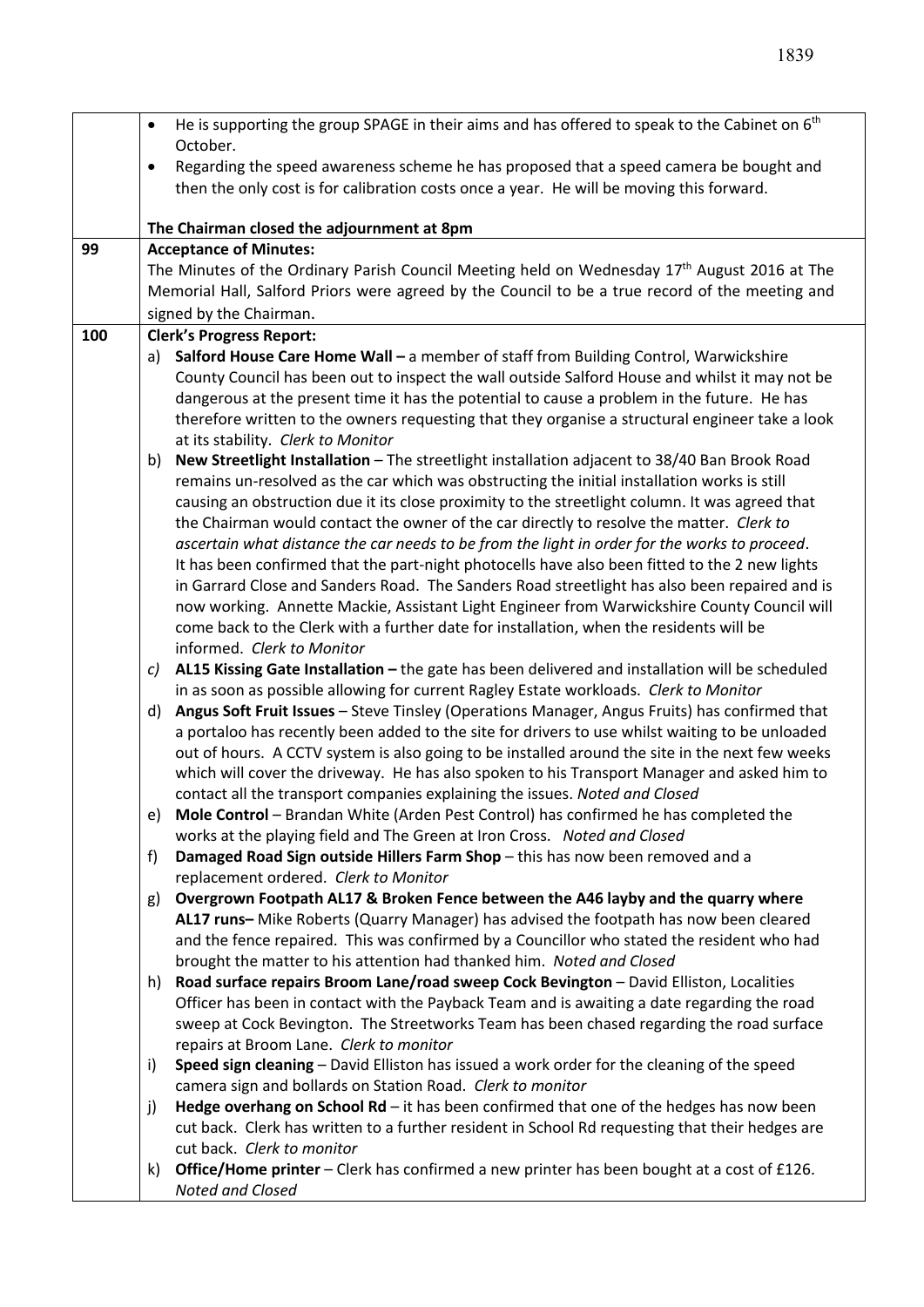|     | $\vert$<br>Dog Fouling - A resident has been in contact with the Clerk regarding the issue of dog fouling |  |  |  |  |
|-----|-----------------------------------------------------------------------------------------------------------|--|--|--|--|
|     | and requested that signs be put up. Clerk was advised to contact with Streetscene for these.              |  |  |  |  |
|     | Clerk has sent out an E-News advising residents they are responsible for clearing up after their          |  |  |  |  |
|     | dogs and informing them of the whereabouts of dog bins, although dog waste can be put in                  |  |  |  |  |
|     | general bins as well. A resident from Dunnington has emailed the Clerk stating her                        |  |  |  |  |
|     | displeasure that there are no dog waste bins in Dunnington as opposed to the amount that                  |  |  |  |  |
|     | there are in Salford Priors. Noted and Closed.                                                            |  |  |  |  |
| 101 | <b>Neighbourhood Development Plan:</b>                                                                    |  |  |  |  |
|     | The Independent Examiner has now reported back to the District Council on his findings - the              |  |  |  |  |
|     | report is embargoed because it is the District Council's report. The planning officers aim to             |  |  |  |  |
|     | present a report to Cabinet on 7 <sup>th</sup> Nov with recommendation to take to referendum.             |  |  |  |  |
| 102 | <b>Planning Matters: Applications Considered:</b>                                                         |  |  |  |  |
|     | a) 15/02964/FUL - Appeal - Demolition of existing industrial building, erection of one detached           |  |  |  |  |
|     | dwelling house with associated curtilage and amenity land; formation of new access drive to serve         |  |  |  |  |
|     | new dwelling house and adjacent agricultural land; and all other associated works by Mr John              |  |  |  |  |
|     | Ranson at Depot Rough Hill, Low Road, Church Lench. No representation was made to the                     |  |  |  |  |
|     | appeal.                                                                                                   |  |  |  |  |
|     | <b>Planning Decisions Noted:</b>                                                                          |  |  |  |  |
|     | 16/02115/FUL - Proposed - First Floor Extension to rear of Kenley House, Station Rd, Salford<br>b)        |  |  |  |  |
|     | Priors by Mr J Browne. Planning Permission granted with conditions. Noted by Council.                     |  |  |  |  |
|     | 16/02399/LBC - Proposed - To allow mains gas to be fitted to at Church House, Station Road,<br>C)         |  |  |  |  |
|     | Salford Priors, WR11 8UX For Mr Michael Burns. Planning permission granted with conditions.               |  |  |  |  |
|     | Noted by Council.                                                                                         |  |  |  |  |
| 103 | <b>Playing Field:</b>                                                                                     |  |  |  |  |
|     | Inspections – the weekly summer inspections have now ceased and the inspections have now<br>a)            |  |  |  |  |
|     | reverted to monthly. Unfortunately Mr Batacanin has been too busy to replace the fence                    |  |  |  |  |
|     | posts on the scout hut side. As such these works are still outstanding.                                   |  |  |  |  |
|     | Councillors Stedman, James & Penn left the meeting                                                        |  |  |  |  |
|     | b) Quotes from Limebridge Rural Services & Phil Day Sports for playing field sward restoration            |  |  |  |  |
|     | have been received. As the quotes were so different a Councillor requested that a further                 |  |  |  |  |
|     | company be brought in to advise what works are required and provide an additional quote.                  |  |  |  |  |
|     | Councillors Stedman, James & Penn returned to the meeting                                                 |  |  |  |  |
|     | c) The Playing Field Working Group met on $7th$ September to put the final touches to the County          |  |  |  |  |
|     | Councillor Grant application for monies towards a MUGA. Clerk has been in touch with John                 |  |  |  |  |
|     | Crossling regarding the tendering process and has received an email from Paul White who has               |  |  |  |  |
|     | given details of a recent tendering process at Great Alne Parish Council for the Clerk to look at.        |  |  |  |  |
| 104 | <b>Highways:</b>                                                                                          |  |  |  |  |
|     | Lengthsman's jobs issued from last Council meeting - no progress.<br>a)                                   |  |  |  |  |
|     | It was decided to issue an urgent job to cut back the brambles from the Sandfields hedge along<br>b)      |  |  |  |  |
|     | School Rd to Ban Brook Rd to Mr Hunt.                                                                     |  |  |  |  |
|     | The Clerk has been in contact with the Clerk from Bidford Parish Council, as requested, who<br>C)         |  |  |  |  |
|     | has given details of the Lengthsman they use. Having spoken with Mr Simon Barrier he has                  |  |  |  |  |
|     | confirmed he would be happy to taken on some extra hours. Clerk has been in contact with                  |  |  |  |  |
|     | Bryn Patefield, County Highways, Client Services Manager, Warwickshire County Council who                 |  |  |  |  |
|     | confirmed he has received training and is competent to undertake Lengthsman duties. Mr                    |  |  |  |  |
|     | Barrier does not have his own insurance. The Council has decided to wait and see what                     |  |  |  |  |
|     | happens regarding the position of the Harvington Lengthsman.                                              |  |  |  |  |
|     | d) A Freedom of Information request was initiated by Councillor James regarding the footway               |  |  |  |  |
|     | improvement works along the B4088 from Dunnington Crossroads to the North of Hillers. It                  |  |  |  |  |
|     | was decided this was a useful exercise. The cost of the footway came out at £63.16 per metre.             |  |  |  |  |
| 105 | <b>Allotments:</b>                                                                                        |  |  |  |  |
|     | Rent for allotment 9 has been paid directly into the Bank account and will not show on<br>٠               |  |  |  |  |
|     | receipts until the statement has been received.                                                           |  |  |  |  |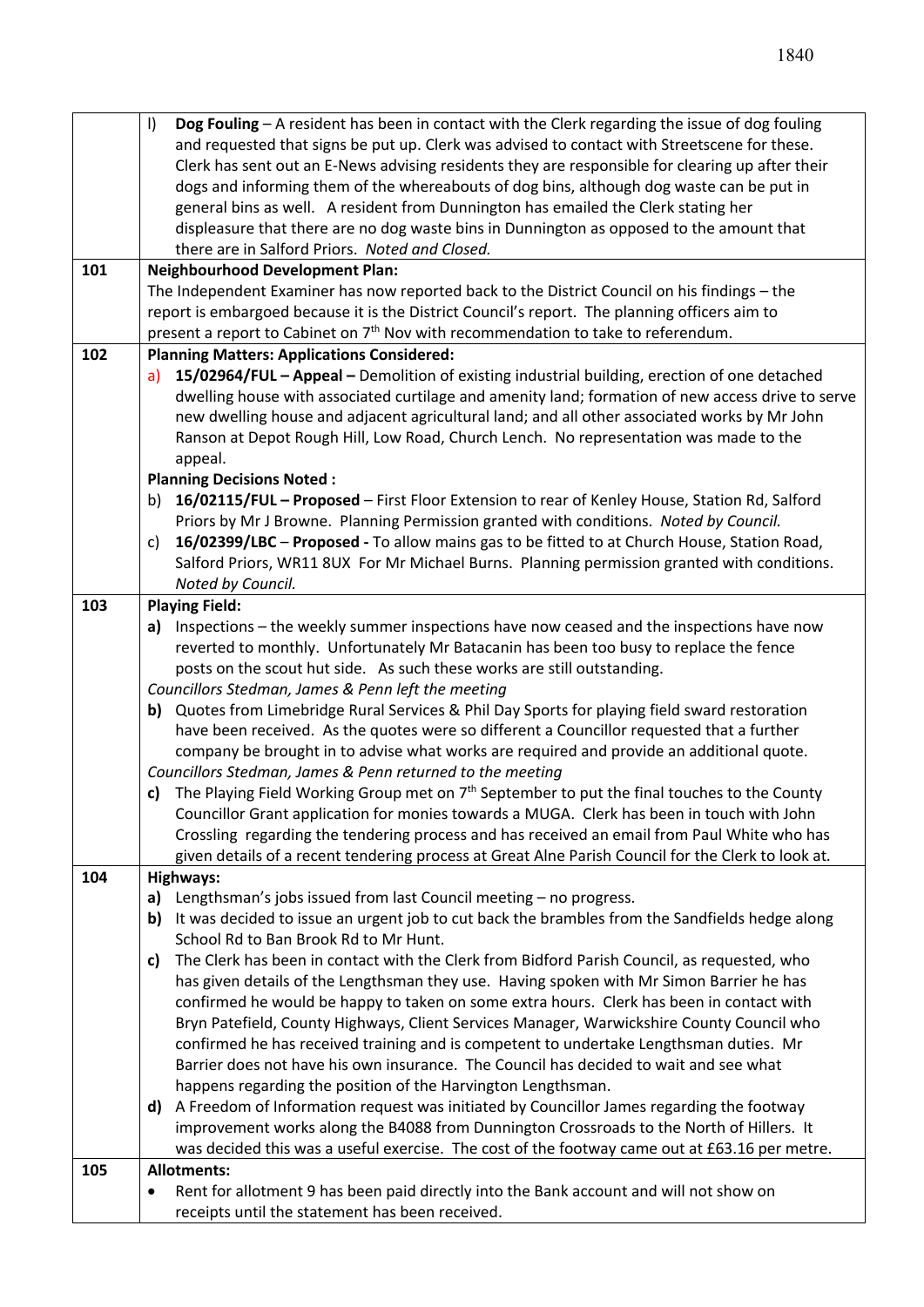|     | The final £8 for allotments 4 & 5 has also been received.                                                                    |  |  |  |  |
|-----|------------------------------------------------------------------------------------------------------------------------------|--|--|--|--|
|     | $\bullet$                                                                                                                    |  |  |  |  |
|     | The tenant of allotment 2 has informed the Clerk he no longer has the time to work the<br>$\bullet$                          |  |  |  |  |
|     | allotment and has decided to give this up. This allotment has been left in quite a state of                                  |  |  |  |  |
|     | disrepair and it was concluded that only £15 of the deposit would be returned as when the                                    |  |  |  |  |
|     | allotment is taken over in the future a weed spray will be required. Clerk to inform resident.                               |  |  |  |  |
|     | Resident for allotment 1 has part paid the deposit.<br>$\bullet$                                                             |  |  |  |  |
|     | The tenant of allotment 10 has paid £15 towards the deposit.<br>$\bullet$                                                    |  |  |  |  |
|     | Clerk to advertise that allotment 2 is available for rent.<br>$\bullet$                                                      |  |  |  |  |
| 106 | Amenity:                                                                                                                     |  |  |  |  |
|     | Councillor Stedman left the meeting                                                                                          |  |  |  |  |
|     | The Amenity Group met on 5 <sup>th</sup> September to discuss the contracts and make any necessary                           |  |  |  |  |
|     | changes. Clerk was requested to put an Expressions of Interest notice into the local papers. The                             |  |  |  |  |
|     | notice went into the papers last week. Clerk to look through previous sets of minutes to find out                            |  |  |  |  |
|     | who showed an interest last time the contracts were renewed. It was also suggested that WALC &                               |  |  |  |  |
|     |                                                                                                                              |  |  |  |  |
|     | CALC may advertise.                                                                                                          |  |  |  |  |
|     | Councillor Stedman returned to the meeting                                                                                   |  |  |  |  |
| 107 | Community:                                                                                                                   |  |  |  |  |
|     | a) Update re recent Salford Priors Against Gravel Extraction meeting - the meeting was very well                             |  |  |  |  |
|     | supported with interesting updates. They are presenting their petition tomorrow.                                             |  |  |  |  |
|     | Postcode marking kit has now been received. Clerk to check it over and a decision will be<br>b)                              |  |  |  |  |
|     | made at the next meeting regarding how best to proceed.                                                                      |  |  |  |  |
| 108 | <b>Rights of Way:</b>                                                                                                        |  |  |  |  |
|     | Nothing to report from Cllr Penn.                                                                                            |  |  |  |  |
|     | A Councillor had a meeting with Bill Mann, Site Manager at Alamo, regarding the diversion of the                             |  |  |  |  |
|     | footpath at Alamo. He confirmed that they have applied for another diversion with a view to                                  |  |  |  |  |
|     | making it permanent.                                                                                                         |  |  |  |  |
| 109 | Matters raised by Councillors: The following matters were raised by Council Members:                                         |  |  |  |  |
|     | a) Letter sent from Village Hall re War Memorial proposal - to be put on next agenda.                                        |  |  |  |  |
|     | b) Clerk to organise Severn Trent Water to re-visit regarding Dunnington as no response has been                             |  |  |  |  |
|     | received.                                                                                                                    |  |  |  |  |
|     | c) 2 residents have celebrated their Diamond Wedding Anniversary. Send a card via the Clerk.                                 |  |  |  |  |
|     | d) Youth Club have received their grant application for Awards for All £8,380 which will cover                               |  |  |  |  |
|     | rent, wages and activities for the following year.                                                                           |  |  |  |  |
| 110 | <b>Consideration of Correspondence Received: (Yellow papers)</b>                                                             |  |  |  |  |
|     | None                                                                                                                         |  |  |  |  |
| 111 | <b>Correspondence To Note:</b>                                                                                               |  |  |  |  |
|     | The following correspondence was noted by Members :                                                                          |  |  |  |  |
|     | WALC Statement on Standards of Service for Member Parish and Town Councils.<br>a)                                            |  |  |  |  |
|     | <b>b)</b> LTN 59 re planning applications                                                                                    |  |  |  |  |
|     | LTN 88 re event licensing<br>c)                                                                                              |  |  |  |  |
| 112 | Staffing:                                                                                                                    |  |  |  |  |
|     | The Staffing Committee met on 7 <sup>th</sup> September to discuss the Lengthsman's contract. Mr Hunt has                    |  |  |  |  |
|     | stated he is quite happy to carry on working for Salford Priors Parish Council however there are a                           |  |  |  |  |
|     | number of jobs outstanding and have been for some time. It was therefore concluded that as                                   |  |  |  |  |
|     |                                                                                                                              |  |  |  |  |
|     | there is no formal agreement between Salford Priors Parish Council and Mr Hunt that no further<br>job sheets are to be sent. |  |  |  |  |
|     |                                                                                                                              |  |  |  |  |
|     |                                                                                                                              |  |  |  |  |
|     | Following on from a telephone conversation with Mr Hunt it was decided to issue him with an                                  |  |  |  |  |
| 113 | urgent job as stated above in minute 104b.<br><b>Finance:</b>                                                                |  |  |  |  |
|     |                                                                                                                              |  |  |  |  |
|     | General:                                                                                                                     |  |  |  |  |
|     |                                                                                                                              |  |  |  |  |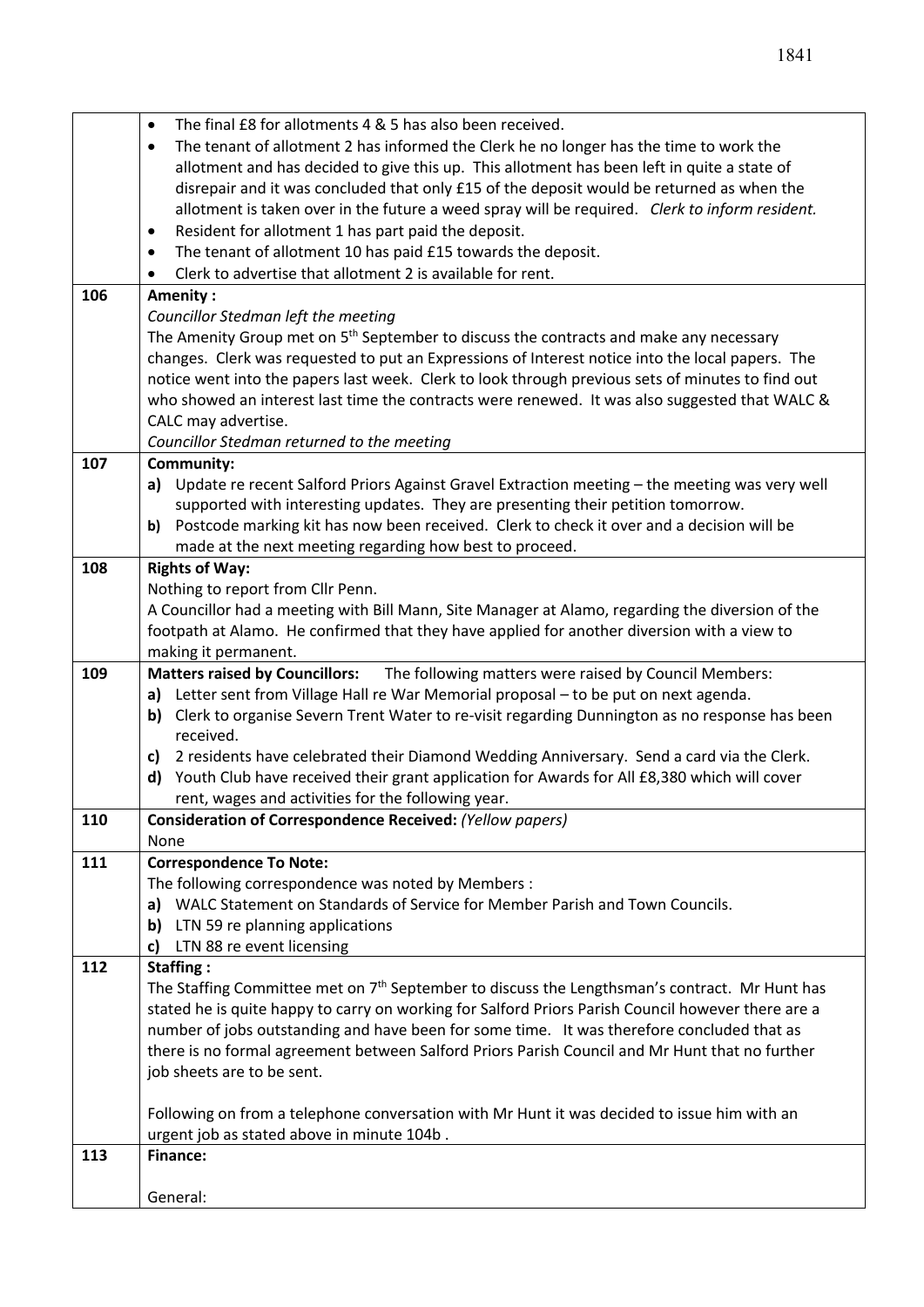|     | Internet banking - It was decided to set up a Group consisting of Cllrs T Littleford, James &<br>Steadman in order for the Financial Regulations to be updated.                                                                                                                                            |  |  |  |  |
|-----|------------------------------------------------------------------------------------------------------------------------------------------------------------------------------------------------------------------------------------------------------------------------------------------------------------|--|--|--|--|
|     | In order to set up the pension using the NEST scheme for the Clerk it is necessary to input bank<br>details onto the online form. All Councillors approved this in order to move it forward.                                                                                                               |  |  |  |  |
|     | Payments                                                                                                                                                                                                                                                                                                   |  |  |  |  |
|     | The council gave consideration and approval of the payments listed in Appendix A.<br>a)<br>b) Proposed by Cllr T Littleford, seconded by Cllr Green and agreed by all Councillors.<br>It was agreed that Cllrs James and Maude would sign cheques for payments listed in Appendix<br>c)<br>A (Minute 116). |  |  |  |  |
|     | The Council noted the account balances reconciled with the Lloyds Bank Current Account<br>statement Number 30 and Deposit Account Statement 10 issued 1 <sup>st</sup> September 2016 :-                                                                                                                    |  |  |  |  |
|     | Lloyds Deposit Account: £50,018.71                                                                                                                                                                                                                                                                         |  |  |  |  |
|     | Lloyds Current Account £41,541.20                                                                                                                                                                                                                                                                          |  |  |  |  |
|     | <b>Total Fund Balance</b><br>£91,558.91                                                                                                                                                                                                                                                                    |  |  |  |  |
| 114 | <b>Date of Next Meeting:</b>                                                                                                                                                                                                                                                                               |  |  |  |  |
|     | Council confirmed the date of the next Ordinary Parish Council Meeting on Wednesday 19th<br>October 2016 at 7.00pm in the Memorial Hall, Salford Priors.                                                                                                                                                   |  |  |  |  |
| 115 | Closure of Meeting: The Chairman closed the meeting at 21.05 hrs                                                                                                                                                                                                                                           |  |  |  |  |
|     |                                                                                                                                                                                                                                                                                                            |  |  |  |  |

Chairman: \_\_\_\_\_\_\_\_\_\_\_\_\_\_\_\_\_\_\_\_\_\_\_\_\_\_\_\_\_\_\_\_\_\_\_\_\_\_\_\_\_\_\_\_\_\_Date:\_\_\_\_\_\_\_\_\_\_\_\_\_\_\_\_\_